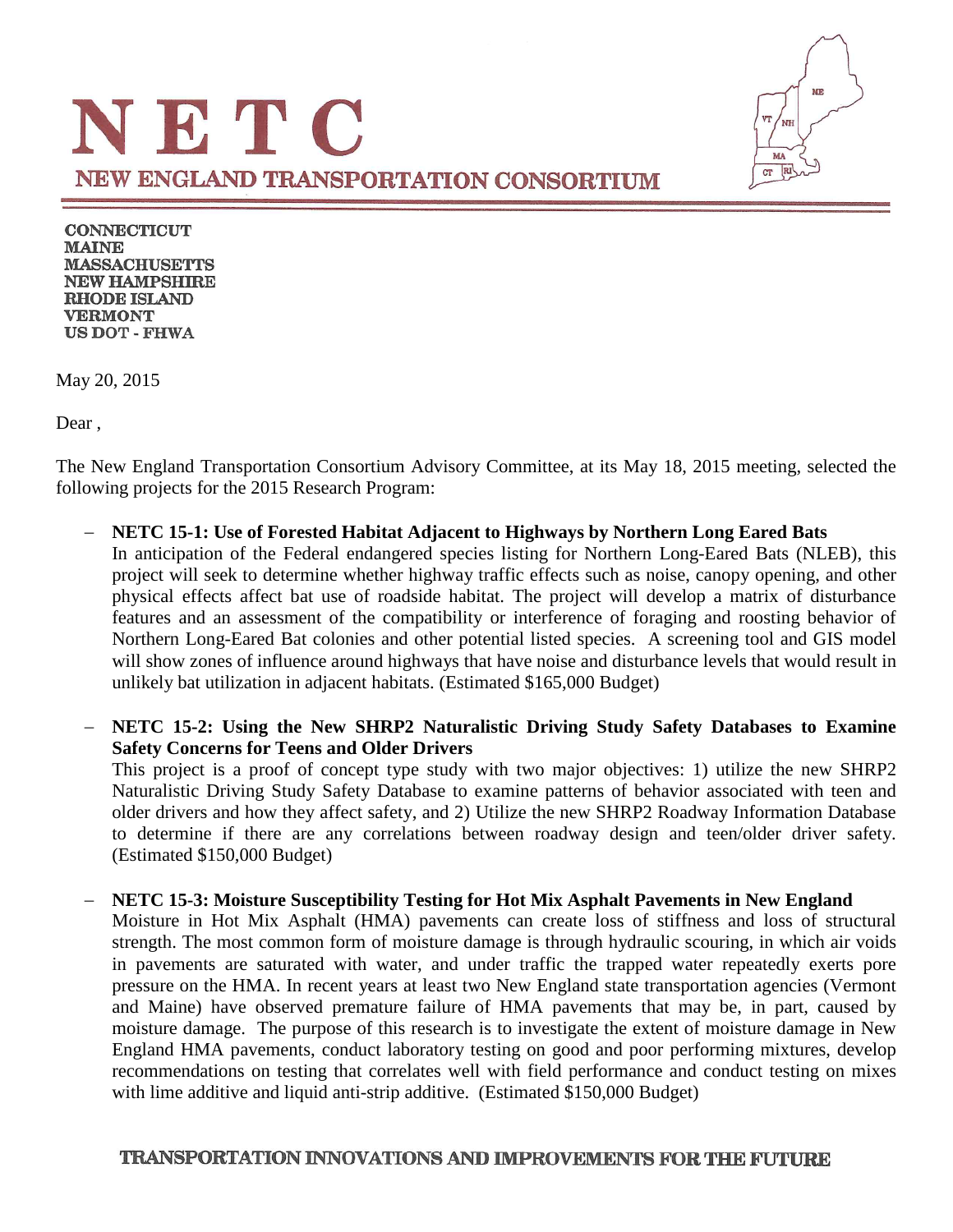

**CONNECTICUT MAINE MASSACHUSETTS NEW HAMPSHIRE RHODE ISLAND VERMONT US DOT - FHWA** 

#### − **NETC 15-4: Optimizing Quality Assurance (QA) Process for Asphalt Pavement Construction in the Northeast**

Large number of asphalt producers and paving contractors supply materials and serve multiple New England DOTs. By developing optimized, uniform quality assurance (QA) processes a significant time and economic savings can be realized by DOTs as well as contractors. At present the certification courses for all five states are jointly taught by NETTCP, if uniform QA processes and parameters can be developed, the training can be better streamlined. Furthermore, this can allow the inspectors and other resources from one state to be utilized for QA process of other state. This project will provide a formal guide of best practices that are often times shared amongst agencies in informal manner and this document will entail the risks associated with various approaches to QA processes (for example: sampling and testing frequencies, sampling locations, approval timing etc.). (Estimated \$150,000 Budget)

The total budgeted amount for the 2015 NETC Research Program is \$615,000.

As a Policy Committee member, your primary functions shall be to define globally the research, development, and implementation needs to be addressed by the Consortium; approve the annual program developed in conjunction with the Advisory and Technical Committees; and acquire/provide funding to carry out the Program.

Sincerely,

Glenn McRae On behalf of the New England Transportation Consortium Coordination Team

CC: William Ahearn, Vermont Agency of Transportation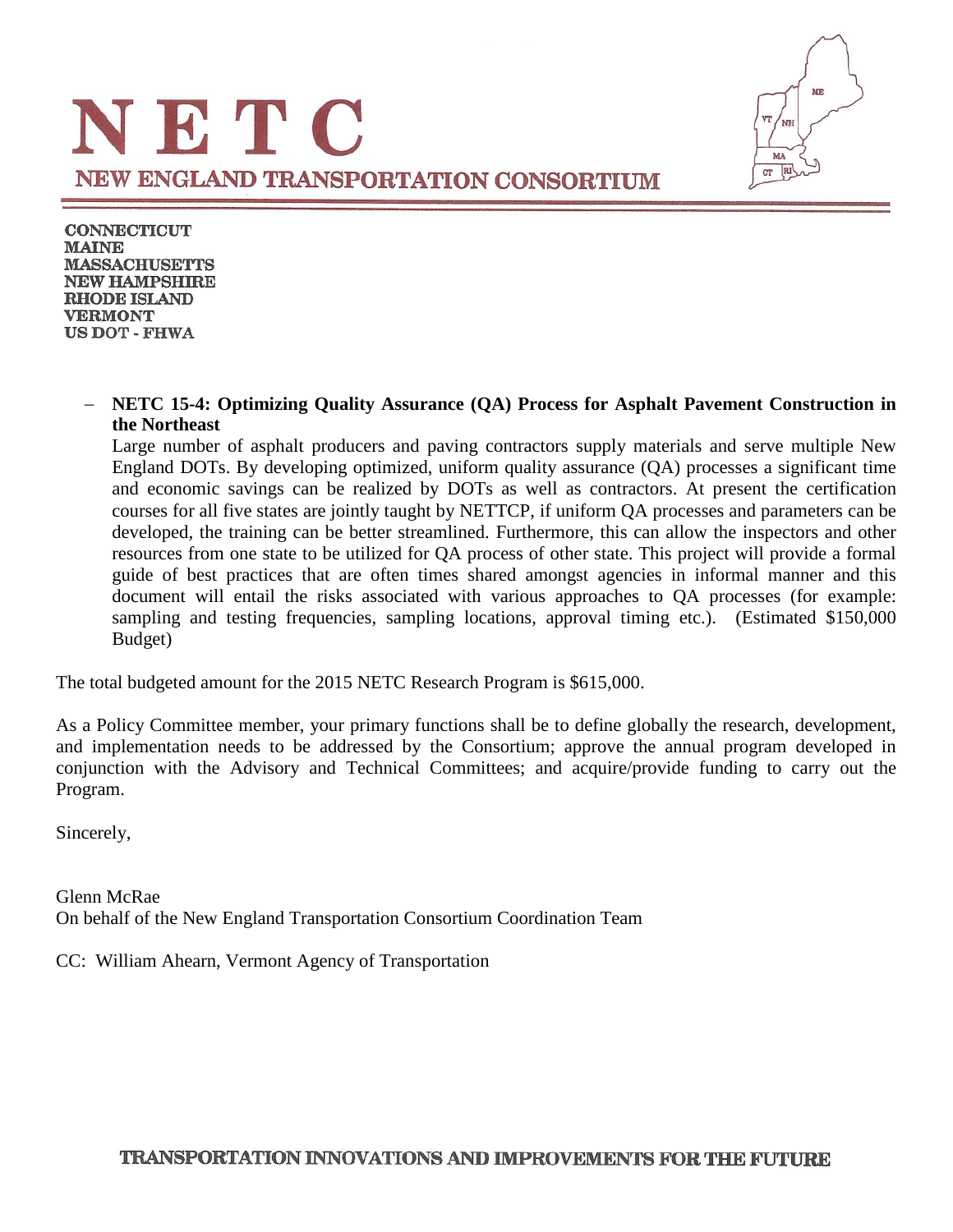

**CONNECTICUT MAINE MASSACHUSETTS NEW HAMPSHIRE RHODE ISLAND VERMONT US DOT - FHWA** 

### **POLICY COMMITTEE RECIPIENTS:**

David B. Bernhardt, Commissioner Maine Department of Transportation

William Cass, Acting Commissioner New Hampshire Department of Transportation

James P. Redeker, Commissioner Connecticut Department of Transportation

Stephanie Pollack, Secretary of Transportation and Chief Executive Officer Massachusetts Highway Department

Peter Alviti, Jr., Director of Transportation Rhode Island Department of Transportation

Matthew Hake, Division Administrator Federal Highway Administration Vermont

Sue Minter, Secretary of Transportation Vermont Agency of Transportation

### **NETC ADVISORY COMMITTEE MEMBERS:**

VERMONT: William Ahearn, Materials & Research Engineer CONNECTICUT: James Fallon, Manager of Design Services MAINE: Dale Peabody, Director of Transportation Research RHODE ISLAND: Colin A. Franco, Associate Chief Engineer, Research & Technology Development NEW HAMPSHIRE: Ann Scholz, Research Engineer, NHDOT Bureau of Materials & Research MASSACHUSETTS: Stephen Pepin, Manager of Research FEDERAL HIGHWAY ADMINISTRATION: Christopher Jolly, Planning & Programming Engineer